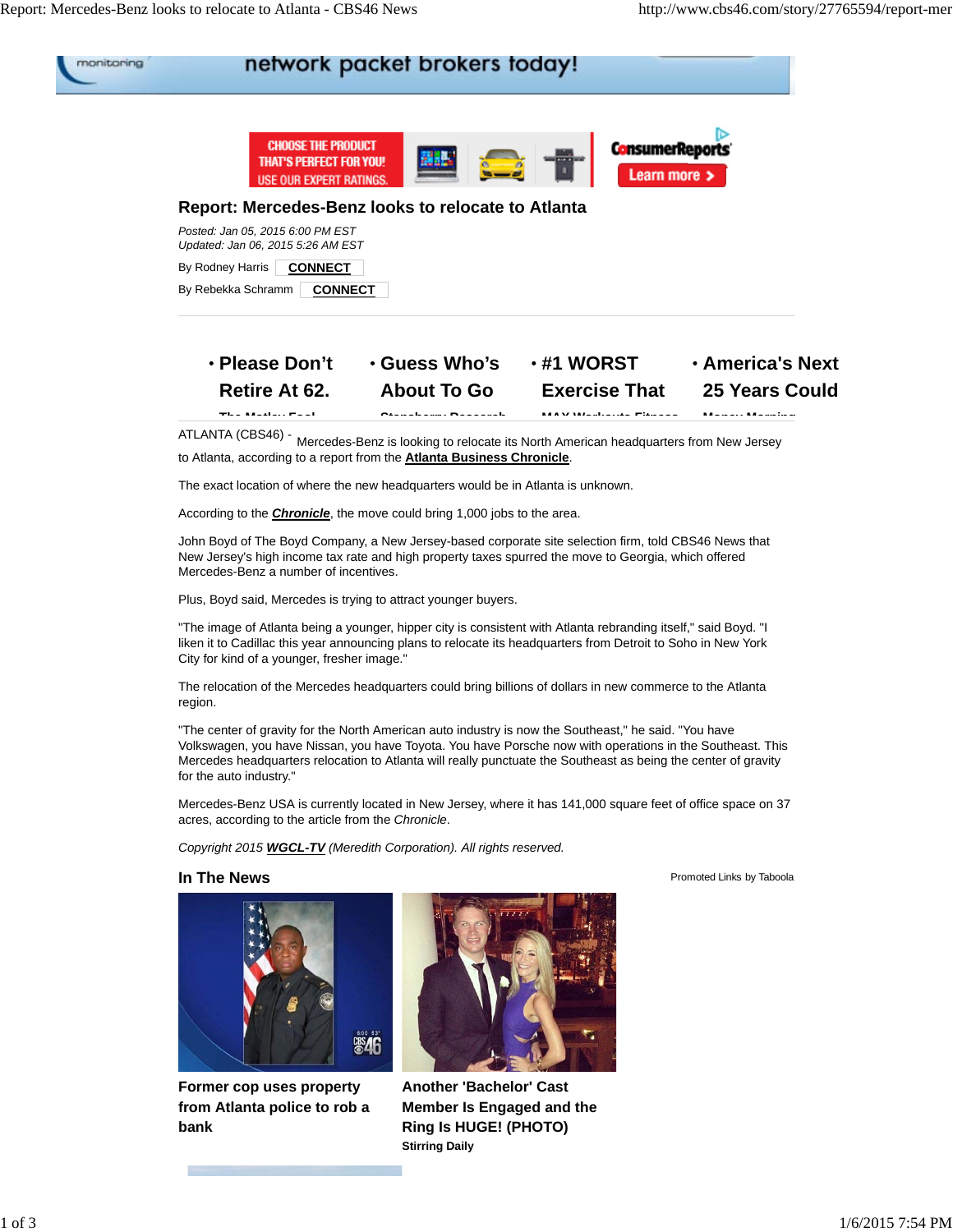

**Watch Airbus Risk \$1.5 Billion in a Wild Airplane Stunt Reviewed.com**



**Buffett Admits This Is A "Real Threat" The Motley Fool**



**Grieving mother makes plea after Atlanta woman found dead in Athens**



**2015 Surprises Drivers With a New Rule Improve Insurance**

## **From Around The Web More Stories**

- **An Extremely Important Way to Pay Off Mortgage** (Bills.com)
- **Angelina Jolie Buys Her Son an Inappropriate Toy (Stirring Daily)**
- **How Vitamin D Affects Rheumatoid Arthritis** (Health Central)
- **This food DESTROYS brain cells (avoid it at all costs...)** (Boost Your Brain Guide)
- **What Does Your Surname Say About You** (Ancestry)
- **Pay Off Your Credit Card Balance Faster Using This One Trick**  (Next Advisor Daily)

Promoted Links

- **Ole Miss fan passes out, spends over \$900 on Uber ride**
- **Atlanta fire chief suspended for book with 'disturbing' LGBT sentiments**
- **Family: Suspected serial killer killed their brother**
- **Mom said officer had an inappropriate relationship with teen son**
- **Cold blast on the way**
- **Woman robbed, shot in face by man she met on dating website**

by Taboola